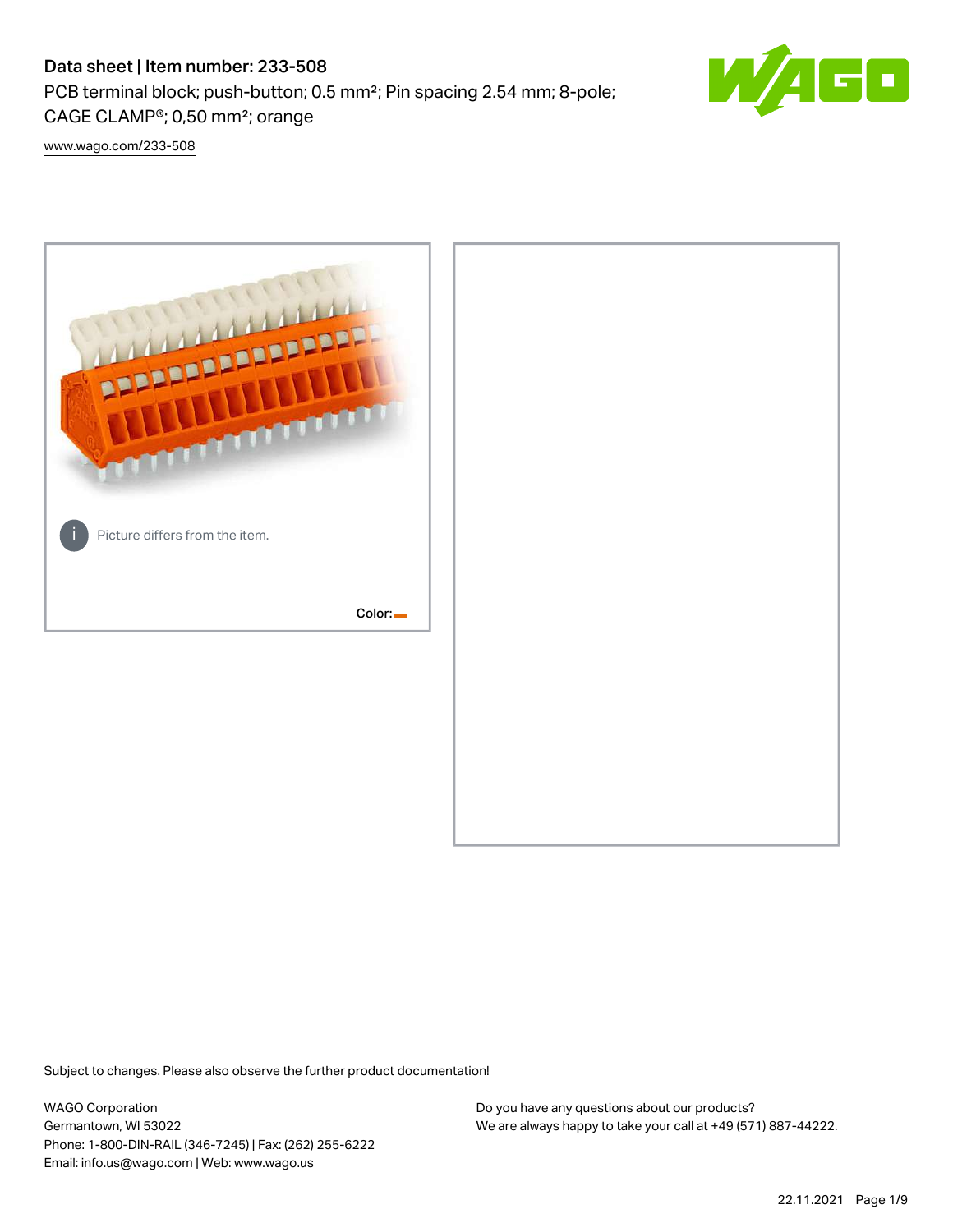

Dimensions in mm

 $L =$  (pole no. x pin spacing) + 2.3 mm

#### Item description

- $\blacksquare$  Compact PCB terminal strips with CAGE CLAMP<sup>®</sup> connection and screwdriver actuation parallel or perpendicular to conductor entry
- П Double solder pins for high mechanical
- $\blacksquare$ Custom color combinations

Subject to changes. Please also observe the further product documentation!

WAGO Corporation Germantown, WI 53022 Phone: 1-800-DIN-RAIL (346-7245) | Fax: (262) 255-6222 Email: info.us@wago.com | Web: www.wago.us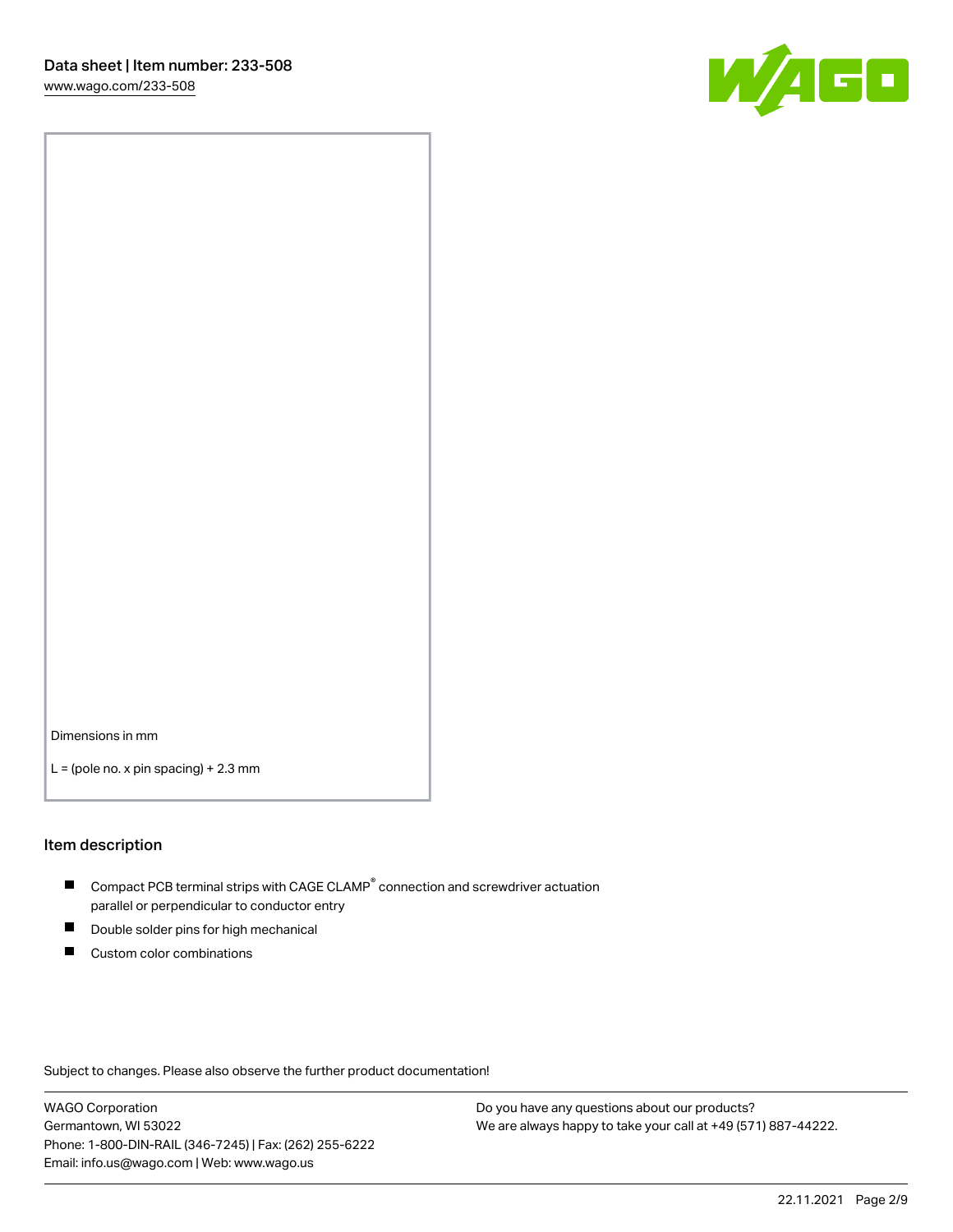

## Data Notes

| Variants: | Other pole numbers                                               |
|-----------|------------------------------------------------------------------|
|           | Other colors                                                     |
|           | Mixed-color PCB connector strips                                 |
|           | Direct marking                                                   |
|           | Other versions (or variants) can be requested from WAGO Sales or |
|           | configured at https://configurator.wago.com/                     |

## Electrical data

## IEC Approvals

| Ratings per                 | IEC/EN 60664-1                                                        |
|-----------------------------|-----------------------------------------------------------------------|
| Rated voltage (III / 3)     | 63 V                                                                  |
| Rated surge voltage (III/3) | $2.5$ kV                                                              |
| Rated voltage (III/2)       | 160 V                                                                 |
| Rated surge voltage (III/2) | $2.5$ kV                                                              |
| Nominal voltage (II/2)      | 320 V                                                                 |
| Rated surge voltage (II/2)  | $2.5$ kV                                                              |
| Rated current               | 6 A                                                                   |
| Legend (ratings)            | $(III / 2)$ $\triangle$ Overvoltage category III / Pollution degree 2 |

# UL Approvals

| Approvals per                  | <b>UL 1059</b> |
|--------------------------------|----------------|
| Rated voltage UL (Use Group B) | 150V           |
| Rated current UL (Use Group B) |                |

## CSA Approvals

| Approvals per                   | CSA   |
|---------------------------------|-------|
| Rated voltage CSA (Use Group B) | 150 V |
| Rated current CSA (Use Group B) |       |

## Connection data

| Total number of connection points |  |
|-----------------------------------|--|
| Total number of potentials        |  |
| Number of connection types        |  |

Subject to changes. Please also observe the further product documentation!

| <b>WAGO Corporation</b>                                | Do you have any questions about our products?                 |
|--------------------------------------------------------|---------------------------------------------------------------|
| Germantown, WI 53022                                   | We are always happy to take your call at +49 (571) 887-44222. |
| Phone: 1-800-DIN-RAIL (346-7245)   Fax: (262) 255-6222 |                                                               |
| Email: info.us@wago.com   Web: www.wago.us             |                                                               |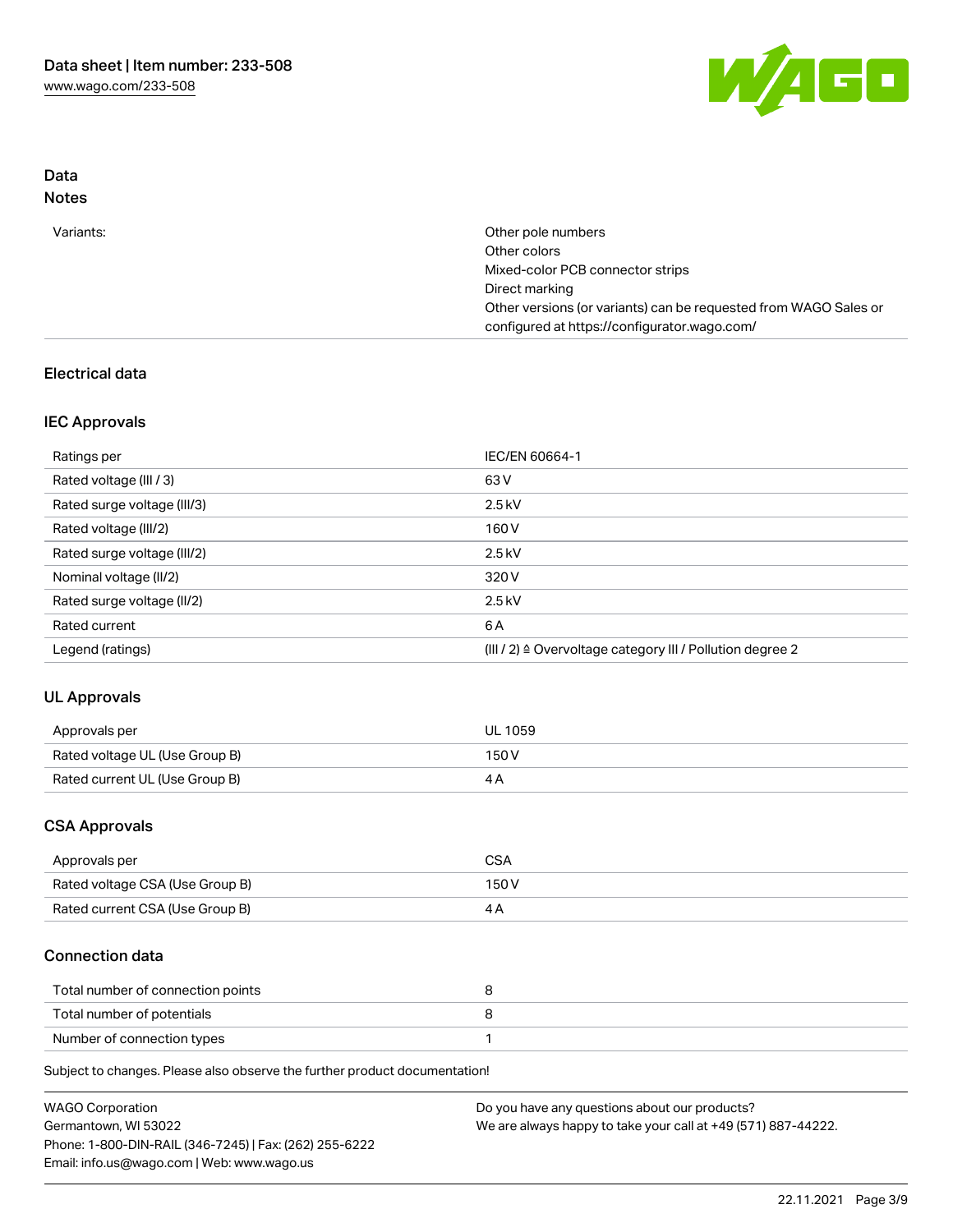[www.wago.com/233-508](http://www.wago.com/233-508)



Number of levels 1

### Connection 1

| Connection technology                             | CAGE CLAMP                                                                                                                                                                          |
|---------------------------------------------------|-------------------------------------------------------------------------------------------------------------------------------------------------------------------------------------|
| <b>Actuation type</b>                             | Push-button                                                                                                                                                                         |
| Solid conductor                                   | $0.080.5$ mm <sup>2</sup> / 28  20 AWG                                                                                                                                              |
| Fine-stranded conductor                           | $0.080.5$ mm <sup>2</sup> / 28  20 AWG                                                                                                                                              |
| Fine-stranded conductor; with insulated ferrule   | $0.25 \text{ mm}^2$                                                                                                                                                                 |
| Fine-stranded conductor: with uninsulated ferrule | $0.25 \text{ mm}^2$                                                                                                                                                                 |
| Note (conductor cross-section)                    | Terminating 0.75 mm <sup>2</sup> /18 AWG conductors is possible; however<br>insulation diameter allows only every other clamping unit to be<br>terminated with this conductor size. |
| Strip length                                      | $56$ mm $/ 0.20.24$ inch                                                                                                                                                            |
| Conductor connection direction to PCB             | 30 <sup>°</sup>                                                                                                                                                                     |
| Number of poles                                   | 8                                                                                                                                                                                   |

## Physical data

| Pin spacing                          | $2.54$ mm $/ 0.1$ inch   |
|--------------------------------------|--------------------------|
| Width                                | 22.62 mm / 0.891 inch    |
| Height                               | 19.5 mm / 0.768 inch     |
| Height from the surface              | 15.5 mm / 0.61 inch      |
| Depth                                | 13.9 mm / 0.547 inch     |
| Solder pin length                    | 4 mm                     |
| Solder pin dimensions                | $0.5 \times 0.75$ mm     |
| Drilled hole diameter with tolerance | 1.1 <sup>(+0.1)</sup> mm |

## PCB contact

| PCB Contact                         | THT                                      |
|-------------------------------------|------------------------------------------|
| Solder pin arrangement              | over the entire terminal strip (in-line) |
| Number of solder pins per potential |                                          |

## Material data

| Color               | orange           |
|---------------------|------------------|
| Material group      |                  |
| Insulation material |                  |
|                     | Polyamide (PA66) |

Subject to changes. Please also observe the further product documentation!

| <b>WAGO Corporation</b>                                | Do you have any questions about our products?                 |
|--------------------------------------------------------|---------------------------------------------------------------|
| Germantown, WI 53022                                   | We are always happy to take your call at +49 (571) 887-44222. |
| Phone: 1-800-DIN-RAIL (346-7245)   Fax: (262) 255-6222 |                                                               |
| Email: info.us@wago.com   Web: www.wago.us             |                                                               |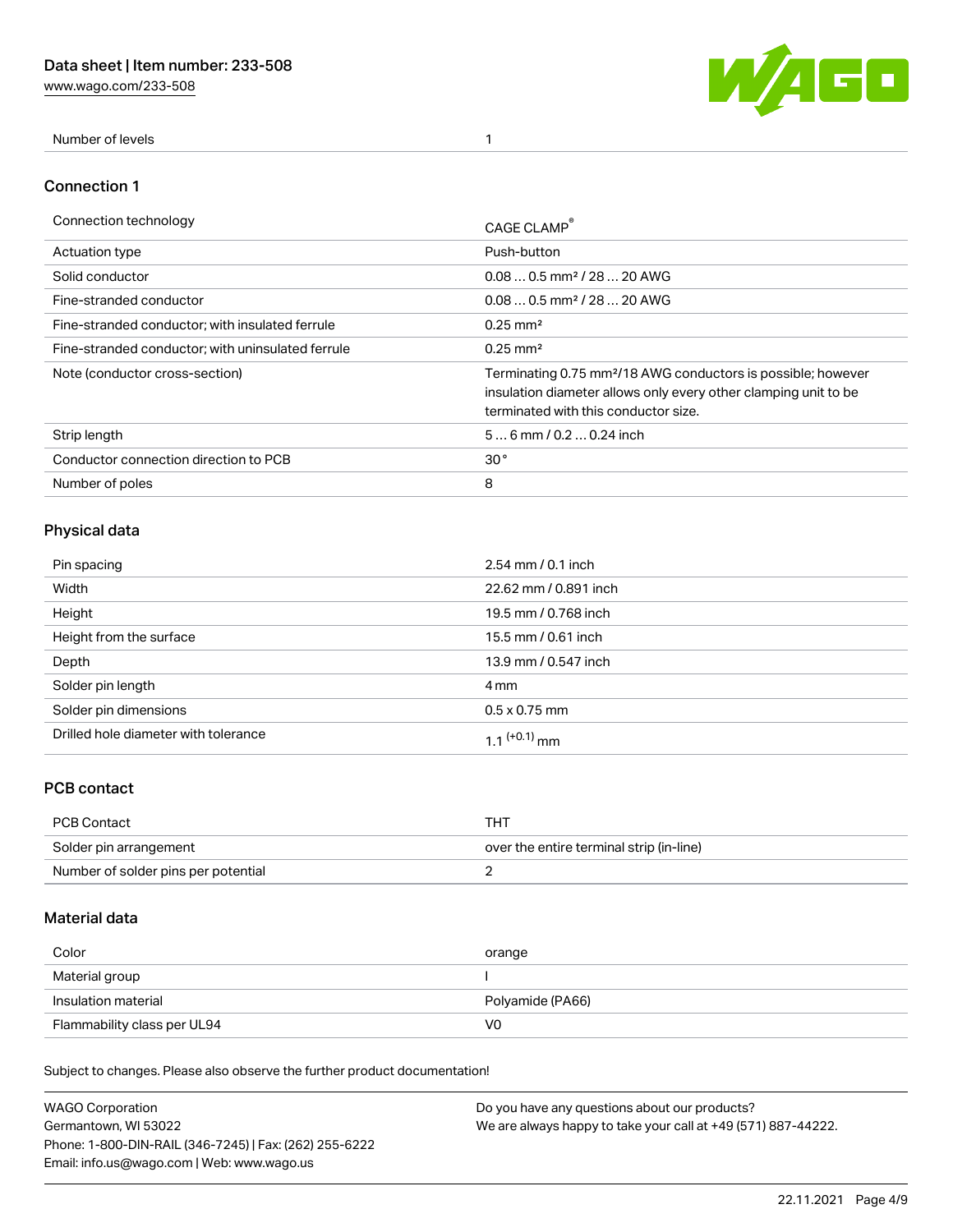## Data sheet | Item number: 233-508

[www.wago.com/233-508](http://www.wago.com/233-508)



| Clamping spring material | Chrome nickel spring steel (CrNi)      |
|--------------------------|----------------------------------------|
| Contact material         | Electrolytic copper (E <sub>Cu</sub> ) |
| Contact plating          | tin-plated                             |
| Fire load                | $0.06$ MJ                              |
| Weight                   | 3.3 <sub>g</sub>                       |

### Environmental requirements

| Limit temperature range | $-60+105 °C$ |
|-------------------------|--------------|
|-------------------------|--------------|

## Commercial data

| Product Group         | 4 (Printed Circuit) |
|-----------------------|---------------------|
| PU (SPU)              | 220 (55) Stück      |
| Packaging type        | box                 |
| Country of origin     | <b>CH</b>           |
| <b>GTIN</b>           | 4045454050375       |
| Customs tariff number | 8536904000          |

## Approvals / Certificates

#### Country specific Approvals

| Logo       | Approval                                                                   | <b>Additional Approval Text</b> | Certificate<br>name   |
|------------|----------------------------------------------------------------------------|---------------------------------|-----------------------|
|            | <b>CCA</b><br>DEKRA Certification B.V.                                     | EN 60998                        | <b>NTR NL</b><br>6946 |
| EMA<br>EUR | <b>CCA</b><br>DEKRA Certification B.V.                                     | EN 60998                        | 2153951.01            |
|            | <b>CCA</b><br>DEKRA Certification B.V.                                     | EN 60947-7-4                    | <b>NTR NL</b><br>7786 |
|            | <b>CSA</b><br>DEKRA Certification B.V.                                     | C <sub>22.2</sub>               | 1465035               |
|            | <b>KEMA/KEUR</b><br><b>DEKRA Certification B.V.</b>                        | EN 60947-7-4                    | 71-111040             |
|            | Subject to changes. Please also observe the further product documentation! |                                 |                       |

WAGO Corporation Germantown, WI 53022 Phone: 1-800-DIN-RAIL (346-7245) | Fax: (262) 255-6222 Email: info.us@wago.com | Web: www.wago.us

Do you have any questions about our products? We are always happy to take your call at +49 (571) 887-44222.

 $C$  cattle at  $\epsilon$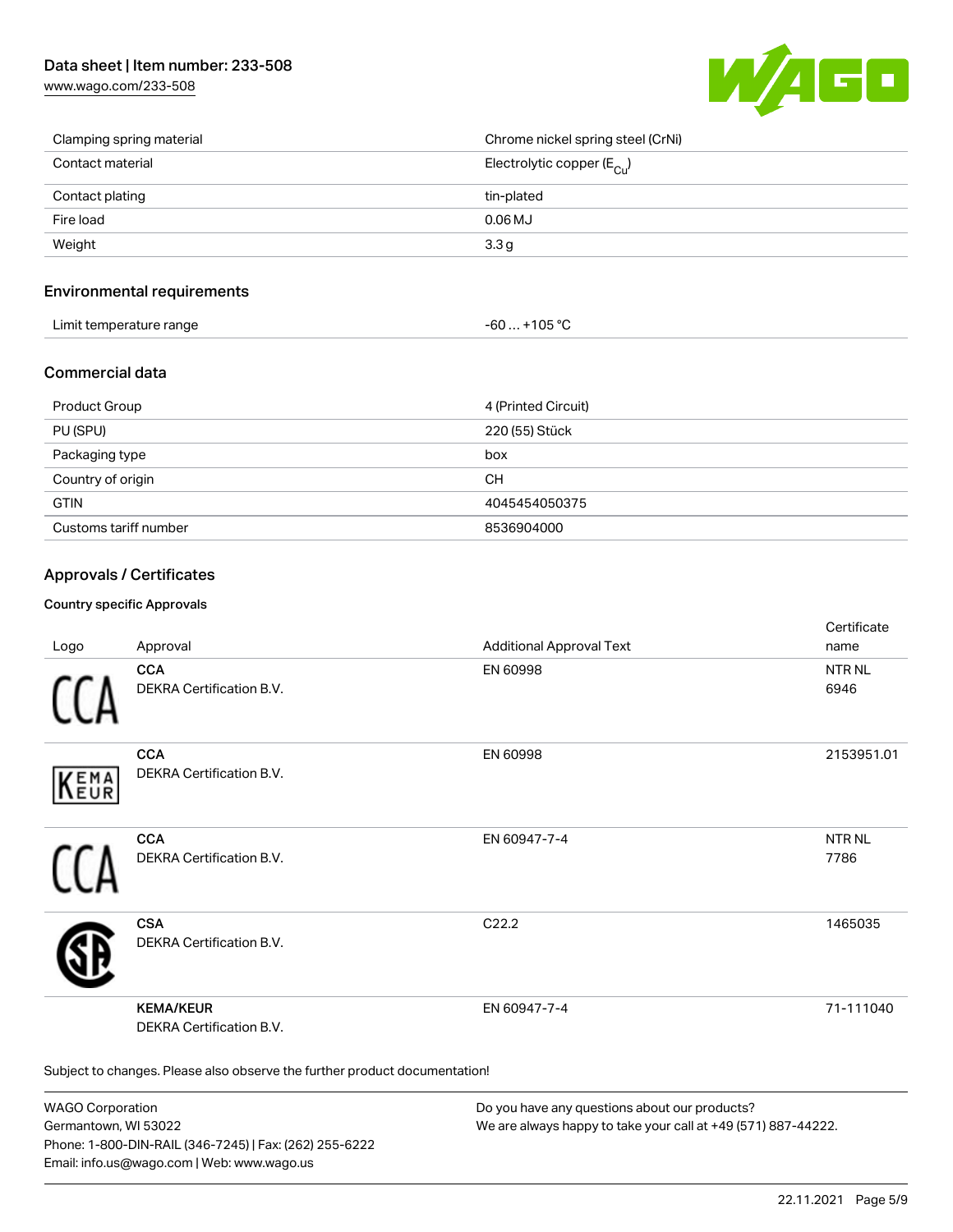



#### Ship Approvals

|                     |                                        |                                 | Certificate |
|---------------------|----------------------------------------|---------------------------------|-------------|
| Logo                | Approval                               | <b>Additional Approval Text</b> | name        |
| ABS.                | <b>ABS</b>                             | -                               | $19 -$      |
|                     | American Bureau of Shipping            |                                 | HG1869876-  |
|                     |                                        |                                 | <b>PDA</b>  |
|                     |                                        |                                 |             |
|                     | BV                                     | IEC 60998                       | 11915/D0    |
|                     | Bureau Veritas S.A.                    |                                 | BV          |
|                     |                                        |                                 |             |
| <b>BUREAU</b>       |                                        |                                 |             |
|                     | <b>DNV GL</b>                          | -                               | TAE000016Z  |
|                     | Det Norske Veritas, Germanischer Lloyd |                                 |             |
| <b>UL-Approvals</b> |                                        |                                 |             |
|                     |                                        |                                 | Certificate |
| امتنموهم المسما     |                                        | Additional Approval Tout        | max         |

| Logo   | Approval                            | <b>Additional Approval Text</b> | name   |
|--------|-------------------------------------|---------------------------------|--------|
| $\Box$ | UL<br>UL International Germany GmbH | <b>UL 1059</b>                  | E45172 |

### Optional accessories

Phone: 1-800-DIN-RAIL (346-7245) | Fax: (262) 255-6222

Email: info.us@wago.com | Web: www.wago.us

Marking accessories

| Marking strip                                                                         |                                                                                                         |                                  |
|---------------------------------------------------------------------------------------|---------------------------------------------------------------------------------------------------------|----------------------------------|
| Item no.: 210-331/250-207<br>length 182 mm; Horizontal marking; Self-adhesive; white  | Marking strips; as a DIN A4 sheet; MARKED; 1-48 (100x); Height of marker strip: 2.3 mm/0.091 in; Strip  | www.wago.com/210-331<br>/250-207 |
| Item no.: 210-331/250-202<br>length 182 mm; Horizontal marking; Self-adhesive; white  | Marking strips; as a DIN A4 sheet; MARKED; 1-16 (400x); Height of marker strip: 2.3 mm/0.091 in; Strip  | www.wago.com/210-331<br>/250-202 |
| Item no.: 210-331/254-204<br>length 182 mm; Horizontal marking; Self-adhesive; white  | Marking strips; as a DIN A4 sheet; MARKED; 17-32 (400x); Height of marker strip: 2.3 mm/0.091 in; Strip | www.wago.com/210-331<br>/254-204 |
| Item no.: 210-331/250-204<br>length 182 mm; Horizontal marking; Self-adhesive; white  | Marking strips; as a DIN A4 sheet; MARKED; 17-32 (400x); Height of marker strip: 2.3 mm/0.091 in; Strip | www.wago.com/210-331<br>/250-204 |
| Subject to changes. Please also observe the further product documentation!            |                                                                                                         |                                  |
| <b>WAGO Corporation</b>                                                               | Do you have any questions about our products?                                                           |                                  |
| Germantown, WI 53022<br>We are always happy to take your call at +49 (571) 887-44222. |                                                                                                         |                                  |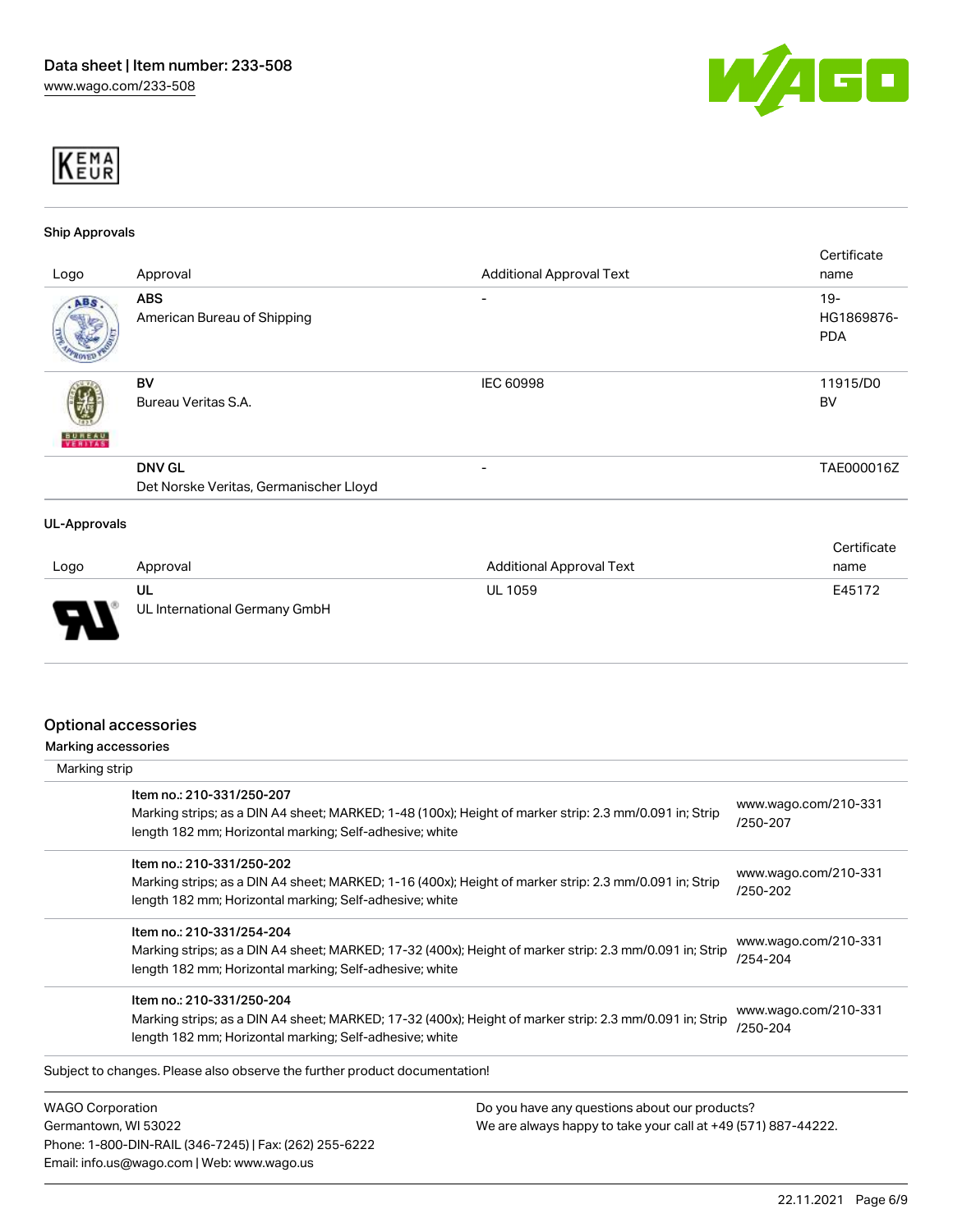

|                 | Item no.: 210-331/254-206                                                                               |                                      |  |
|-----------------|---------------------------------------------------------------------------------------------------------|--------------------------------------|--|
|                 | Marking strips; as a DIN A4 sheet; MARKED; 33-48 (400x); Height of marker strip: 2.3 mm/0.091 in; Strip | www.wago.com/210-331                 |  |
|                 | length 182 mm; Horizontal marking; Self-adhesive; white                                                 | /254-206                             |  |
|                 | Item no.: 210-331/250-206                                                                               |                                      |  |
|                 | Marking strips; as a DIN A4 sheet; MARKED; 33-48 (400x); Height of marker strip: 2.3 mm/0.091 in; Strip | www.wago.com/210-331                 |  |
|                 | length 182 mm; Horizontal marking; Self-adhesive; white                                                 | /250-206                             |  |
|                 | Item no.: 210-331/254-202                                                                               |                                      |  |
|                 | Marking strips; as a DIN A4 sheet; MARKED; 1-16 (400x); Height of marker strip: 2.3 mm/0.091 in; Strip  | www.wago.com/210-331                 |  |
|                 | length 182 mm; Horizontal marking; Self-adhesive; white                                                 | /254-202                             |  |
|                 | Item no.: 210-331/254-207                                                                               |                                      |  |
|                 | Marking strips; as a DIN A4 sheet; MARKED; 1-48 (100x); Height of marker strip: 2.3 mm/0.091 in; Strip  | www.wago.com/210-331<br>$/254 - 207$ |  |
|                 | length 182 mm; Horizontal marking; Self-adhesive; white                                                 |                                      |  |
| <b>Tools</b>    |                                                                                                         |                                      |  |
| Operating tool  |                                                                                                         |                                      |  |
|                 | Item no.: 210-648                                                                                       | www.wago.com/210-648                 |  |
|                 | Operating tool; Blade: 2.5 x 0.4 mm; with a partially insulated shaft; angled; short                    |                                      |  |
|                 | Item no.: 210-719                                                                                       |                                      |  |
|                 | Operating tool; Blade: 2.5 x 0.4 mm; with a partially insulated shaft                                   | www.wago.com/210-719                 |  |
| <b>Ferrules</b> |                                                                                                         |                                      |  |
| Ferrule         |                                                                                                         |                                      |  |
|                 | Item no.: 216-131                                                                                       |                                      |  |
|                 | Ferrule; Sleeve for 0.25 mm <sup>2</sup> / AWG 24; uninsulated; electro-tin plated; silver-colored      | www.wago.com/216-131                 |  |
|                 | Item no.: 216-151                                                                                       |                                      |  |
|                 | Ferrule; Sleeve for 0.25 mm <sup>2</sup> / AWG 24; uninsulated; electro-tin plated                      | www.wago.com/216-151                 |  |
|                 | Item no.: 216-301                                                                                       |                                      |  |
|                 | Ferrule; Sleeve for 0.25 mm <sup>2</sup> / AWG 24; insulated; electro-tin plated; yellow                | www.wago.com/216-301                 |  |
|                 | Item no.: 216-321                                                                                       |                                      |  |
|                 | Ferrule; Sleeve for 0.25 mm <sup>2</sup> / AWG 24; insulated; electro-tin plated; yellow                | www.wago.com/216-321                 |  |

## Downloads

### Documentation

#### Additional Information

| Technical explanations | 2019 Apr 3 | pdf<br>2.0 MB   | Download |
|------------------------|------------|-----------------|----------|
|                        |            | pdf<br>125.0 kB | Download |

# CAD files

Subject to changes. Please also observe the further product documentation!

| <b>WAGO Corporation</b>                                | Do you have any questions about our products?                 |
|--------------------------------------------------------|---------------------------------------------------------------|
| Germantown, WI 53022                                   | We are always happy to take your call at +49 (571) 887-44222. |
| Phone: 1-800-DIN-RAIL (346-7245)   Fax: (262) 255-6222 |                                                               |
| Email: info.us@wago.com   Web: www.wago.us             |                                                               |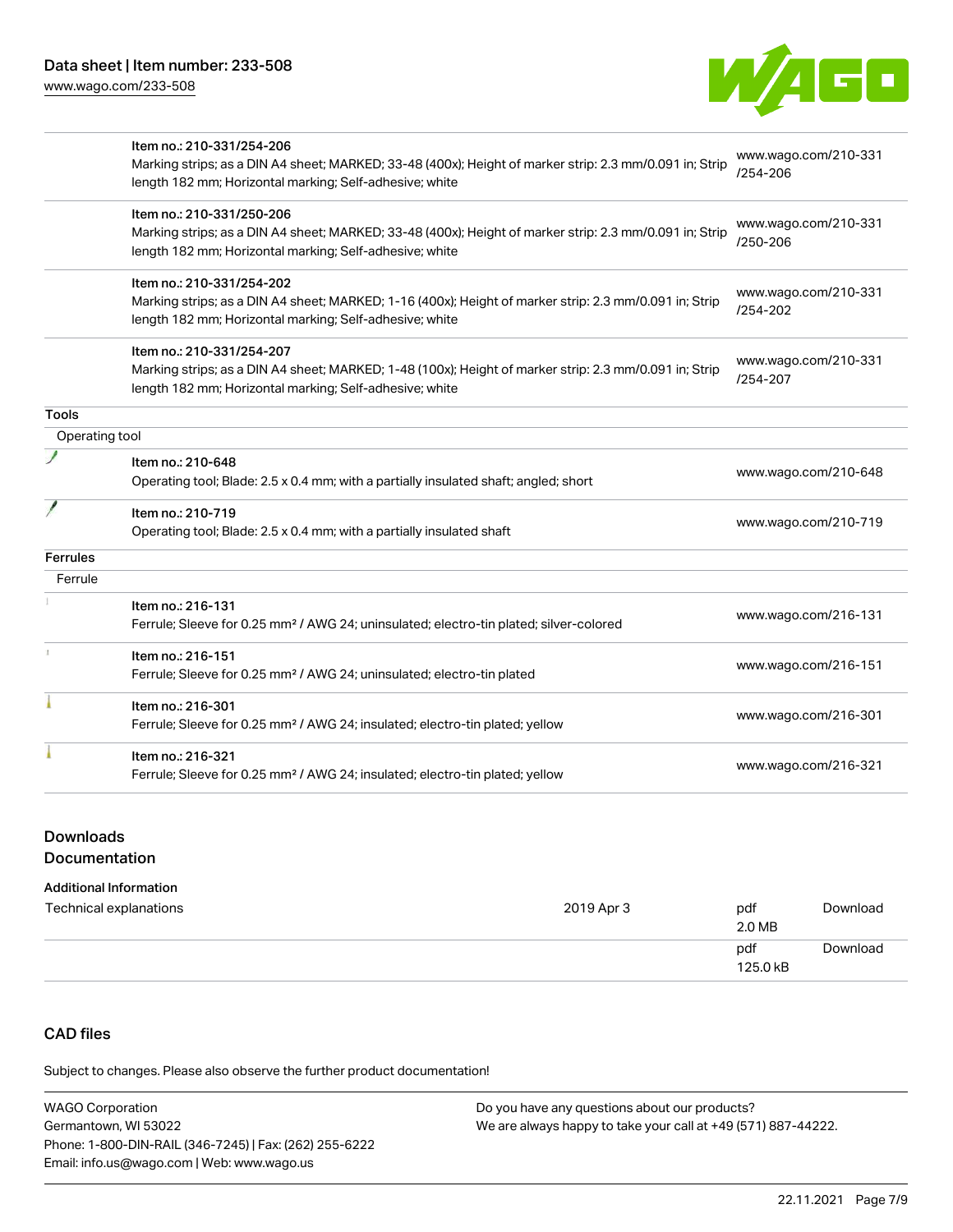## Data sheet | Item number: 233-508

[www.wago.com/233-508](http://www.wago.com/233-508)

## CAD data

| I I | <b>STATISTICS</b> |  |
|-----|-------------------|--|
|     |                   |  |

| 2D/3D Models 233-508                                                                                                                                                   | <b>URL</b> | Download |
|------------------------------------------------------------------------------------------------------------------------------------------------------------------------|------------|----------|
| <b>CAE</b> data                                                                                                                                                        |            |          |
| EPLAN Data Portal 233-508                                                                                                                                              | URL        | Download |
| ZUKEN Portal 233-508                                                                                                                                                   | <b>URL</b> | Download |
| <b>PCB Design</b>                                                                                                                                                      |            |          |
| Symbol and Footprint 233-508                                                                                                                                           | URL        | Download |
| CAx data for your PCB design, consisting of "schematic symbols and PCB footprints",<br>allow easy integration of the WAGO component into your development environment. |            |          |
| <b>Supported formats:</b>                                                                                                                                              |            |          |
| ш<br>Accel EDA 14 & 15                                                                                                                                                 |            |          |
| ш<br>Altium 6 to current version                                                                                                                                       |            |          |
| ш<br>Cadence Allegro                                                                                                                                                   |            |          |
| Ш<br>DesignSpark                                                                                                                                                       |            |          |
| Ш<br>Eagle Libraries                                                                                                                                                   |            |          |
| ш<br>KiCad                                                                                                                                                             |            |          |
| Ш<br>Mentor Graphics BoardStation                                                                                                                                      |            |          |
| ш<br>Mentor Graphics Design Architect                                                                                                                                  |            |          |
| ш<br>Mentor Graphics Design Expedition 99 and 2000                                                                                                                     |            |          |
| Ш<br>OrCAD 9.X PCB and Capture                                                                                                                                         |            |          |
| ц<br>PADS PowerPCB 3, 3.5, 4.X, and 5.X                                                                                                                                |            |          |
| Ш<br>PADS PowerPCB and PowerLogic 3.0                                                                                                                                  |            |          |
| Ш<br>PCAD 2000, 2001, 2002, 2004, and 2006                                                                                                                             |            |          |
| Ш<br>Pulsonix 8.5 or newer                                                                                                                                             |            |          |
| <b>STL</b>                                                                                                                                                             |            |          |
| 3D STEP                                                                                                                                                                |            |          |
| TARGET 3001!                                                                                                                                                           |            |          |
| View Logic ViewDraw                                                                                                                                                    |            |          |
| Quadcept                                                                                                                                                               |            |          |
| Zuken CadStar 3 and 4<br>п                                                                                                                                             |            |          |
| ш<br>Zuken CR-5000 and CR-8000                                                                                                                                         |            |          |
| PCB Component Libraries (EDA), PCB CAD Library Ultra Librarian                                                                                                         |            |          |
| Subject to changes. Please also observe the further product documentation!                                                                                             |            |          |

WAGO Corporation Germantown, WI 53022 Phone: 1-800-DIN-RAIL (346-7245) | Fax: (262) 255-6222 Email: info.us@wago.com | Web: www.wago.us